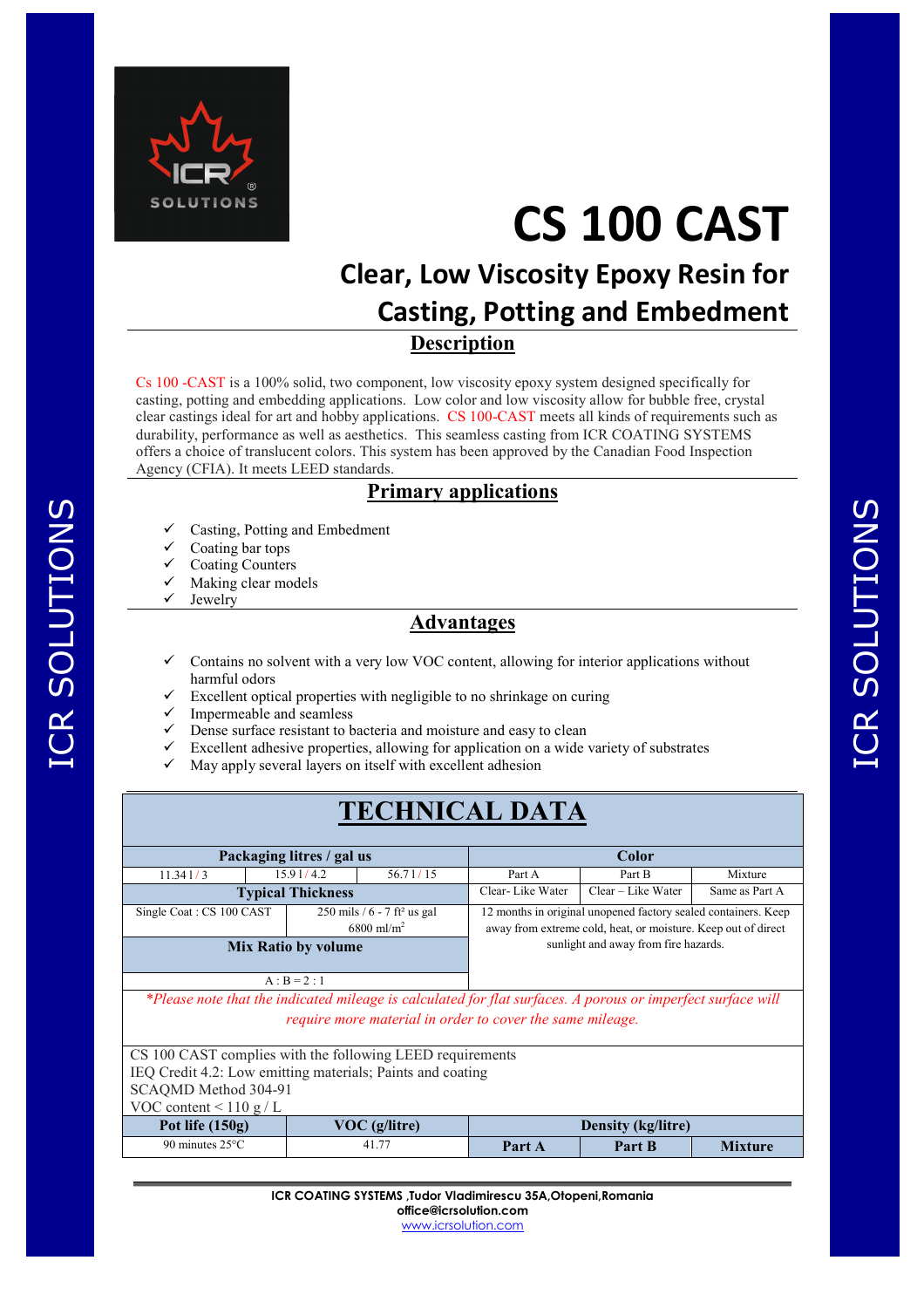

# **CS 100 CAST**

# **Clear, Low Viscosity Epoxy Resin for Casting, Potting and Embedment**

| Solids by weight %                         | <b>Recommended Cleaner</b> | $Clear: 1.11-1.13$                       | $0.95 - 0.97$  |                |
|--------------------------------------------|----------------------------|------------------------------------------|----------------|----------------|
| <b>Substrate Temperature</b>               |                            | $10^{\circ}$ C                           | $20^{\circ}$ C | $30^{\circ}$ C |
| Waiting Time / Overcoatability (min / max) |                            | 16/48                                    | 8/24           | 6/24           |
| <b>Curing Details</b>                      |                            | 30 hours                                 | 24 hours       | 16 hours       |
| <b>Recommended Full Cure</b>               |                            | 7 days @ $77^{\circ}$ F / $25^{\circ}$ C |                |                |
|                                            |                            |                                          |                |                |

| <b>PROPERTIES</b> @ 23 $^{\circ}$ C (73 $^{\circ}$ F) 50% R.H. |                                         |           |             |                |  |
|----------------------------------------------------------------|-----------------------------------------|-----------|-------------|----------------|--|
| Hardness (Shore D) ASTM D2240                                  | <b>Tensile Strength (psi) ASTM D638</b> |           |             |                |  |
| $70 - 80$                                                      | 8100                                    |           |             |                |  |
| <b>Compressive Strength ASTM D695</b>                          | Elongation (%) ASTM D638                |           |             |                |  |
| 10800                                                          | 6.5                                     |           |             |                |  |
| Tg Ultimate (DSC, midpoint)                                    | Viscosity $\omega$                      | Part A    | Part B      | <b>Mixture</b> |  |
|                                                                | $25^{\circ}$ C (cps)                    |           |             |                |  |
| $102^{\circ}F / 39^{\circ}C$                                   | clear                                   | 1200-1400 | $200 - 300$ | $600 - 800$    |  |
|                                                                |                                         |           |             |                |  |

### **SURFACE PREPARATION**

Remove dust, laitance, grease, oils, dirt, impregnating agents, waxes and any other foreign matter.

### **MIXING**

The products must be conditioned at a temperature between  $18 \degree \text{C}$  (65  $\degree$  F) and 25  $\degree$  C (77  $\degree$  F).

Mix the resin part (A) perfectly before pouring the hardener (part B) according to the indicated mixing ratio. Depending on product amount and size of mixing equipment, mix for 1 to 3 minutes at low speed (300 to 450 rpm). During mixing, scrape the walls and bottom of the container at least once with a trowel to obtain a homogeneous mixture. As the pot life is limited, prepare amount of desired product as required in order to avoid any loss.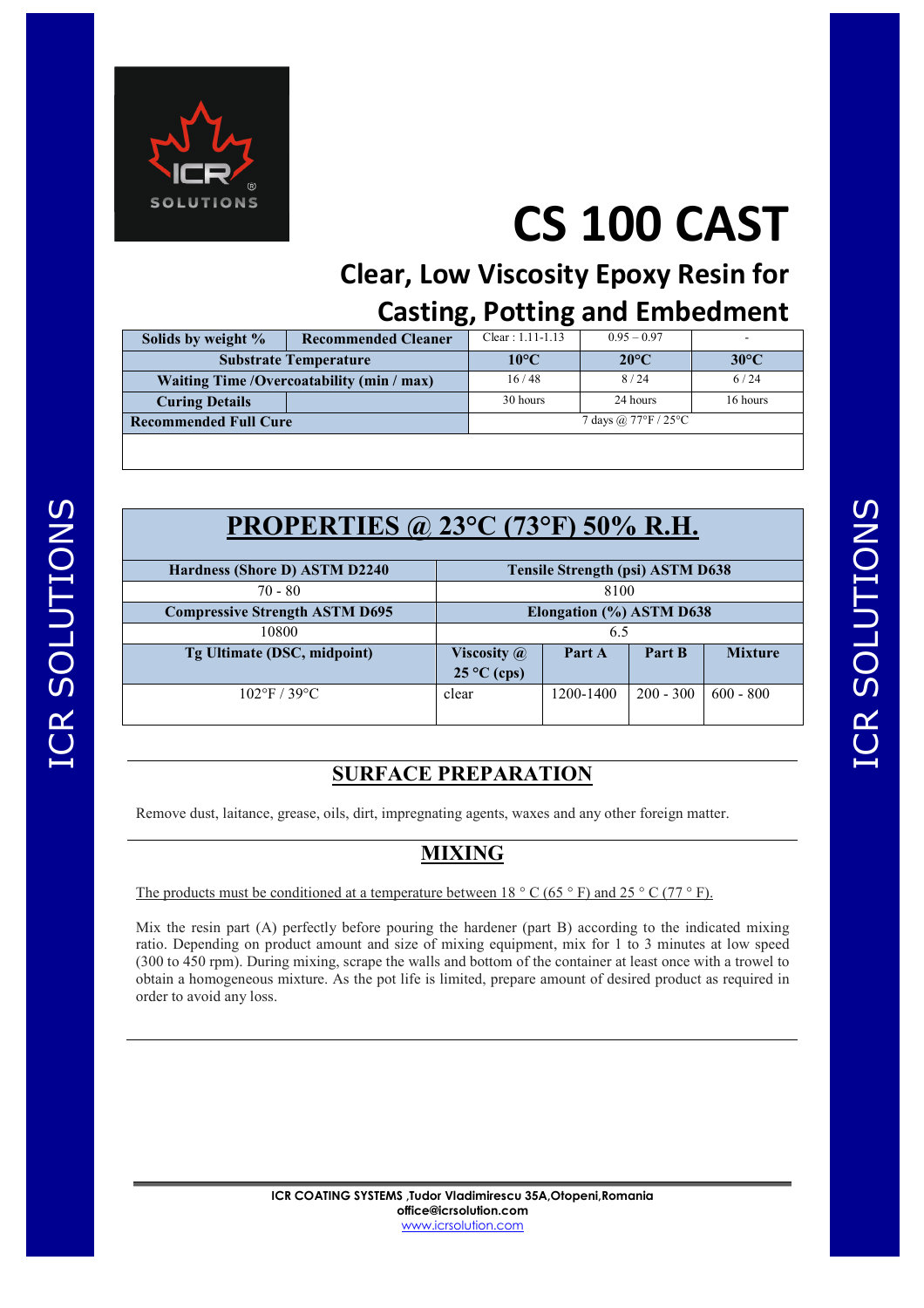

ICR SOLUTIONS

ICR SOLUTIONS

# **CS 100 CAST**

# **Clear, Low Viscosity Epoxy Resin for Casting, Potting and Embedment APPLICATION**

It can be poured into a mould. The mould can be a hard mould or made of silicone rubber. Moulding can be carried out by gravity or under vacuum. It does not trap air easily and does not heat up when used properly.

#### **CLEANING**

Clean all application equipment with the recommended cleaner (SOLVENT 01). Once the product has hardened, it can only be removed by mechanical means. In case of skin contact, wash thoroughly with warm soapy water.

#### **RESTRICTIONS**

- The relative humidity of the surrounding work environment during the application of the coating and throughout the curing process should not exceed 70%
- Protect the casting from all sources of moisture for a period of 48 hours
- Surface may discolor in areas exposed to regular ultraviolet light

#### **HEALTH AND SAFETY**

In case of skin contact, wash with water and soap. In case of eye contact, immediately rinse with water for at least 15 minutes. Consult with a doctor. For respiratory problems, transport victim to fresh air. Remove contaminated clothes and clean before reuse. Components A and B contain toxic ingredients. Prolonged contact of this product with the skin is susceptible to provoke an irritation. Avoid eye contact. Contact with may cause serious burns. Avoid breathing vapors release from this product. This product is a strong sensitizer. Wear safety glasses and chemical resistant gloves. A breathing apparatus filtering organic vapors approved by the NIOSH/MSHA is recommended. Predict suitable ventilation. Consult the material safety data sheet for further information.